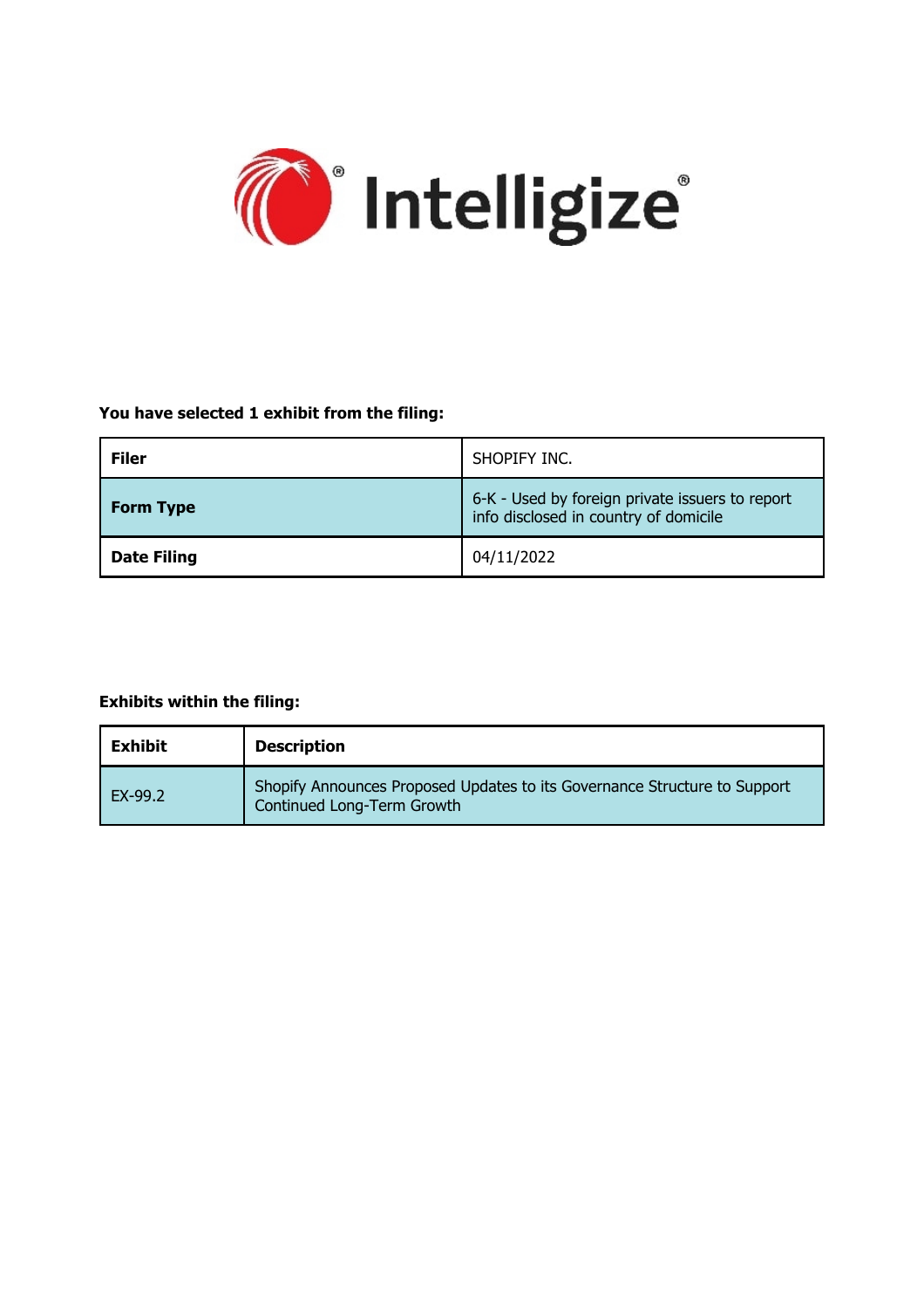

### **Shopify Announces Proposed Updates to its Governance Structure to Support Continued Long-Term Growth**

*Proposal Sets and Preserves Voting Power of Founder and CEO Tobi Lütke, Introduces New Serviceand Liquidity-Based Sunsets, and Eliminates Intergenerational Transfers of Voting Power*

*Structure Allows Shopify to Remain Mission-Driven and Merchant-Obsessed*

*Separately Announces Planned 10-for-1 Split of the Company's Class A and Class B Shares*

**Internet, Everywhere - April 11, 2022 -** Shopify Inc. (NYSE, TSX: SHOP) ("Shopify" or the "Company"), a provider of essential internet infrastructure for commerce, today announced proposed updates to its governance structure designed to support the Company's continued longterm growth. The Company will seek shareholder approval to implement the proposed amendments to its articles of incorporation at its upcoming Annual and Special Meeting of shareholders to be held on June 7, 2022 (the "Meeting").

The proposal, which is the result of a careful and thorough board process conducted under the supervision of a Special Committee of independent directors advised by its own legal counsel and financial advisor, will modernize Shopify's governance structure to align it more closely with the Company's long-term market opportunities. As Mr. Lütke detailed in his 2015 letter to shareholders in connection with Shopify's IPO, Shopify prioritizes long-term value creation as part of its 100-year mission to make commerce better for everyone.

The Company currently has Class A shares with one vote per share and Class B shares with 10 votes per share, with Class B shareholders having a controlling position equivalent to approximately 51% of the total voting power. The current governance structure provides that all Class B shares will convert into Class A shares only when the Class B shares are diluted below a specified threshold, does not impose service-based conditions on ownership of the Class B shares and allows for intergenerational transfers, meaning that a holder can transfer Class B shares to a spouse or child without retaining voting control over the shares.

The proposal, if approved by shareholders and as detailed below, will modernize Shopify's governance structure and allow Shopify to remain mission-driven and merchant-obsessed while sustaining an innovative culture. The proposal will also strengthen the foundation for long-term stewardship by Mr. Lütke, a proven leader who has delivered significant shareholder value since the Company's IPO. This stability of leadership is expected to cement the Company's focus on the long-term to the lasting benefit of merchants, employees and shareholders.

Robert Ashe, Shopify's Lead Independent Director, stated, "The shift to digital commerce has been supercharged over the last two years, permanently changing the landscape of our industry and positioning Shopify at a key inflection point in its growth story. As we look ahead, the Board undertook a careful review of Shopify's governance structure to ensure the Company is best positioned to capitalize on the massive opportunities for continued growth and value creation. A Special Committee of independent directors carefully and thoroughly reviewed this proposal and determined that taken together, these changes will enhance Shopify's strategic flexibility and ability to pursue value-enhancing organic and external opportunities. Tobi is key to supporting and executing Shopify's strategic vision and this proposal ensures his interests are aligned with long-term shareholder value creation."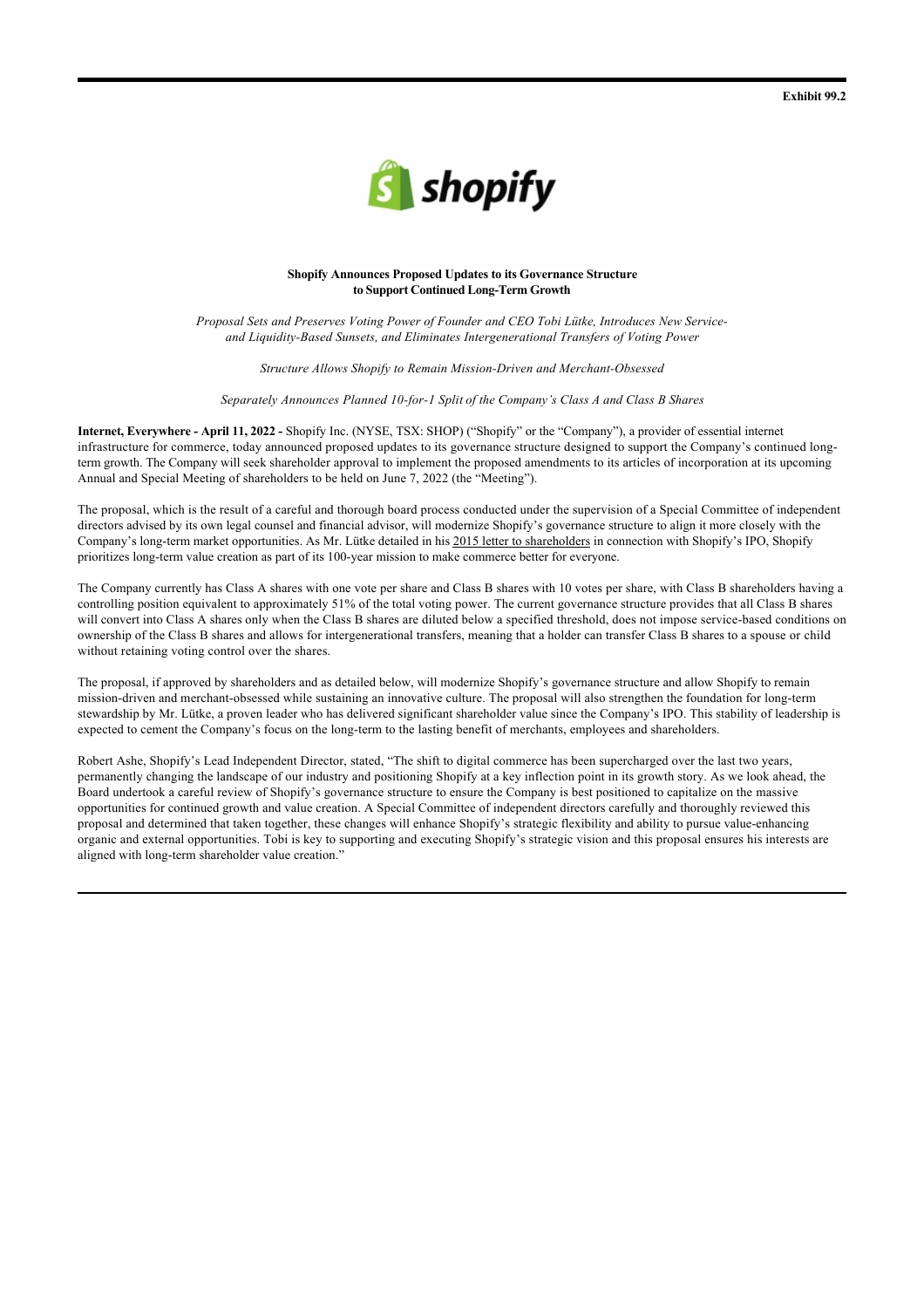Under the terms of the proposal, Shopify will authorize and issue a new class of share, the Founder share, to Mr. Lütke. The Founder share will provide Mr. Lütke with a variable number of votes that, when combined with the Class B shares beneficially owned by him, his immediate family and his affiliates (including any Class A shares issued in the future upon conversion of his Class B shares and certain other Class A shares acquired after the proposal is implemented), will represent 40% of the total voting power attached to all of the Company's outstanding shares, effectively setting and preserving Mr. Lütke's voting power at that level following implementation of the proposal. The Founder share will sunset if Mr. Lütke no longer serves the Company in certain capacities (as an executive officer, board member or consultant whose primary engagement is with the Company) or Mr. Lütke, his immediate family and his affiliates no longer hold a number of Class A and Class B shares equal to at least 30% of the Class B shares currently held by Mr. Lütke and his affiliates. Mr. Lütke will agree that, in the event of a sunset of the Founder share, he will also convert his remaining Class B shares into Class A shares. The Founder share is not transferable by Mr. Lütke.

The Company's existing Class A and Class B shares will remain outstanding and their terms will not be amended as part of the proposal. As part of the proposal, Mr. Lütke and his affiliates will agree that they will not transfer their Class B shares without Mr. Lütke retaining voting control over such shares, preventing an intergenerational transfer of such voting power.

Following the approval of the proposal by shareholders, Shopify Director John Phillips will convert all Class B shares held by Klister Credit Corp., a company owned by him and Catherine Phillips, into Class A shares. If the conversion occurred today, the total voting power held by Class A shareholders would increase from approximately 49% to approximately 59% of the total voting power attached to all of the Company's shares. The Special Committee determined the proposed 40% threshold for Mr. Lütke's voting power was appropriate as it is approximately the voting power he would hold under the current share structure if Klister Credit Corp. were to convert its Class B shares to Class A shares.

The Board, based on the recommendation of the Special Committee, unanimously recommends that shareholders vote in favor of the proposal.

"It has been a privilege to witness the beginning of what I believe will be a long and exciting growth story for Shopify," said Mr. Phillips. "In the fifteen years since Catherine and I first invested in the Company, we have been impressed time and time again by what this team is capable of achieving under Tobi's leadership. Since the Company's IPO, Shopify Class A shares have increased in value from \$17 to more than \$675 as of March 31, 2022, resulting in total shareholder returns of over 3,850%, significantly outpacing the broader market. My fellow directors and I are confident that shareholder approval of this proposal will provide Shopify with new tools to position the Company for long-term success as it builds on its impressive track record of value creation with Tobi at the helm. Klister's plan to convert all of its Class B shares, which will result in a loss of its multiple voting rights and the ability to make intergenerational transfers of Class B shares, is intended to help facilitate a smoother transition to the new structure, which I wholeheartedly endorse as being in the best interests of the Company and fair to minority shareholders. I encourage all Shopify shareholders to vote 'FOR' this proposal at the Annual and Special Meeting."

The proposal is expected to be implemented through a plan of arrangement under the *Canada Business Corporations Act* and is subject to the approval of (1) at least two-thirds of the votes cast by Class A and Class B shareholders present in person or represented by proxy at the Company's upcoming Meeting, voting together as a single class, and (2) at least the majority of the votes cast by Class A and Class B shareholders (excluding Mr. Lütke and his associates and affiliates) present in person or represented by proxy at the Company's upcoming Meeting, voting together as a single class. Shareholders of record as of the close of business on April 19, 2022, will be entitled to vote at the Meeting.

Shopify is separately announcing today that its Board has approved a proposed 10-for-1 split of the Company's Class A and Class B shares to be effected through a separate amendment to its articles of incorporation. The planned share split, which will make share ownership more accessible to all investors, is subject to the approval of at least two-thirds of the votes cast by Class A and Class B shareholders present in person or represented by proxy at the Company's upcoming Meeting, voting together as a single class. If shareholder approval is received, shareholders of record as of the close of business on June 22, 2022 will receive, after the close of business on June 28, 2022, nine additional Class A shares or Class B shares, as applicable, for every one share held.